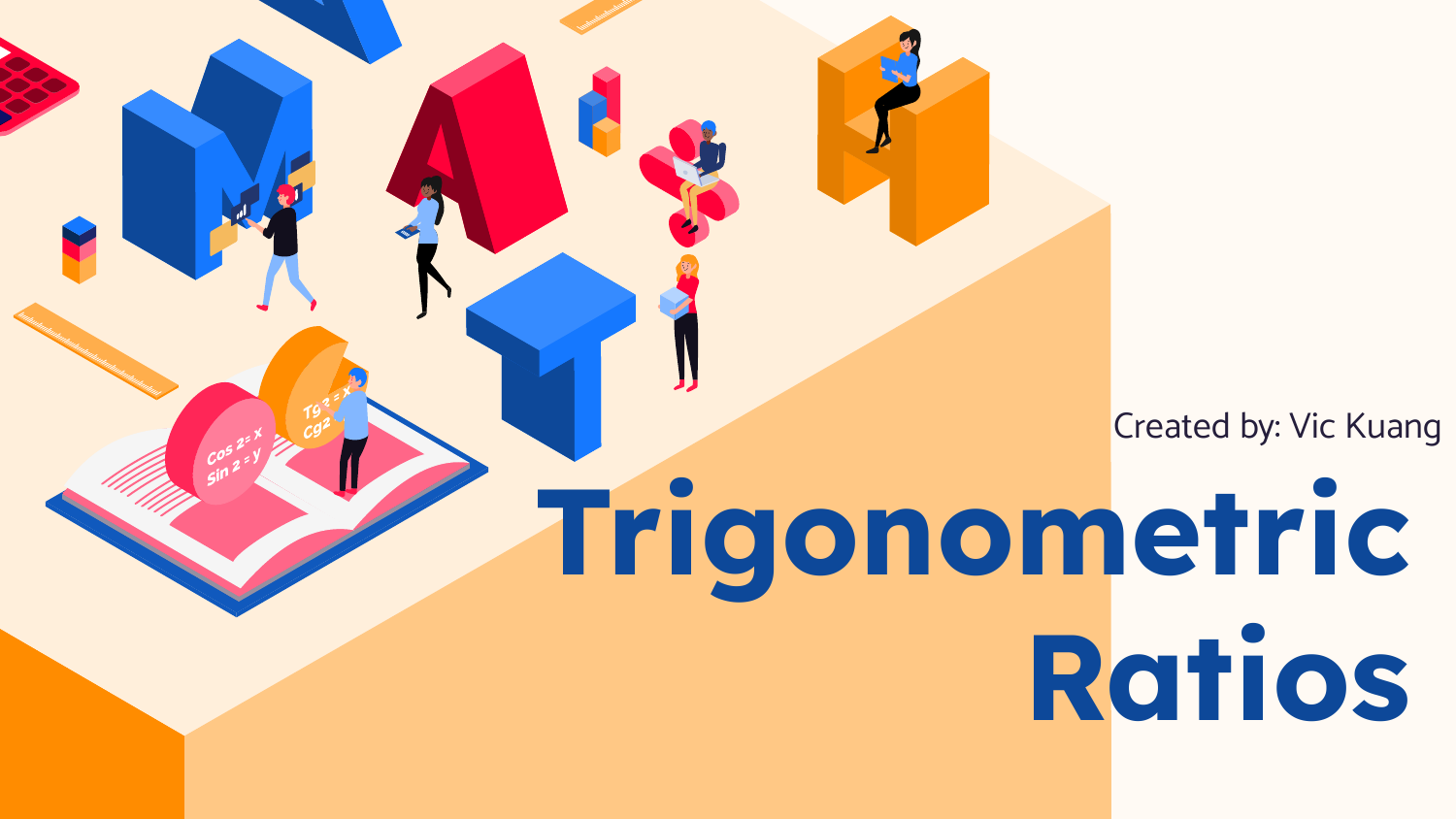## What are Trigonometric Ratios?

Trigonometric ratios are the ratios of the sides of a right triangle. There are three common trigonometric ratio: sine (sin), cosine (cos), and tangent (tan).

To find the ratios, we have to **label the sides of the triangle** with hypotenuse, opposite, and adjacent.



This example is defined for angle C. Here is how to label the sides:

The hypotenuse is always opposite of the **right angle.**

The opposite is always the **opposite** of the **given angle**. In this example, the opposite side is the opposite of angle C.

The adjacent is always **next to** the **given angle**. In this example, the adjacent side is next to angle C.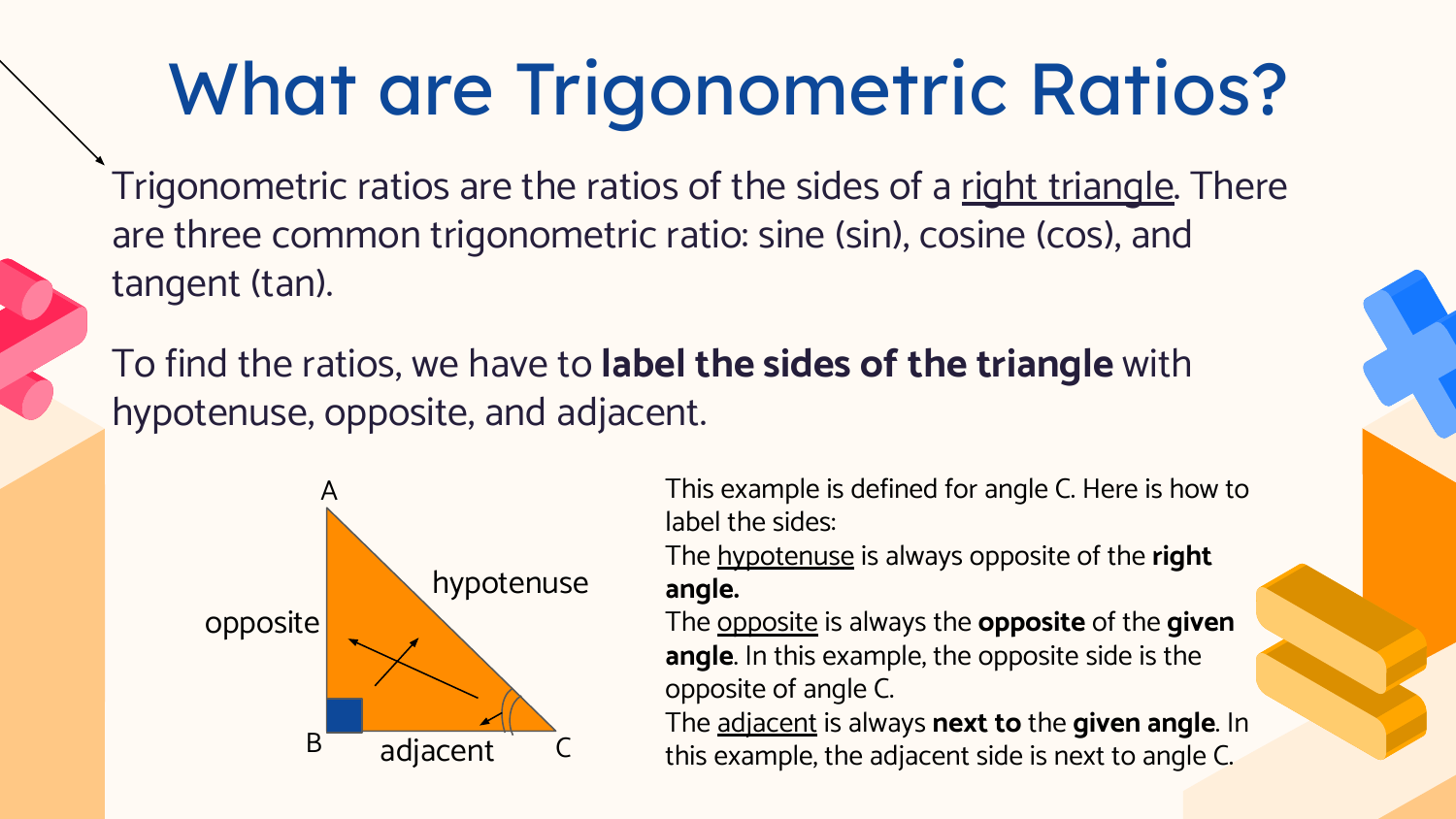## Trigonometric Ratios



### **Sine (sin) Cosine (cos)**

 $\sin$  ( ) =  $\frac{1}{\sin \theta}$  ( ) =  $\cos$  ( ) = opposite hypotenuse

adjacent hypotenuse

#### **Tangent (tan)**

Tan ( )  $=$ opposite adjacent

( ) will be replaced with whatever angle the question is asking you to find.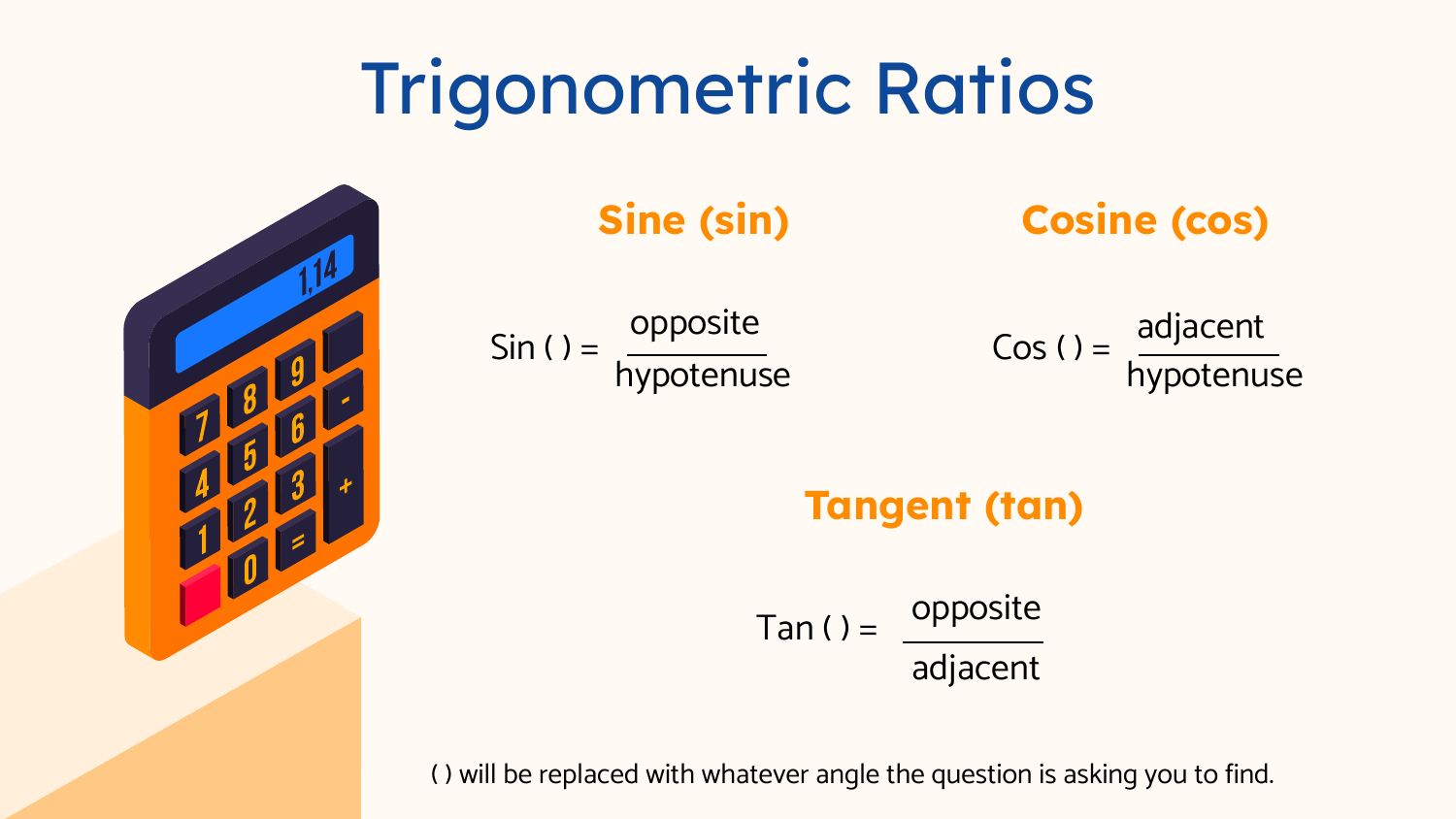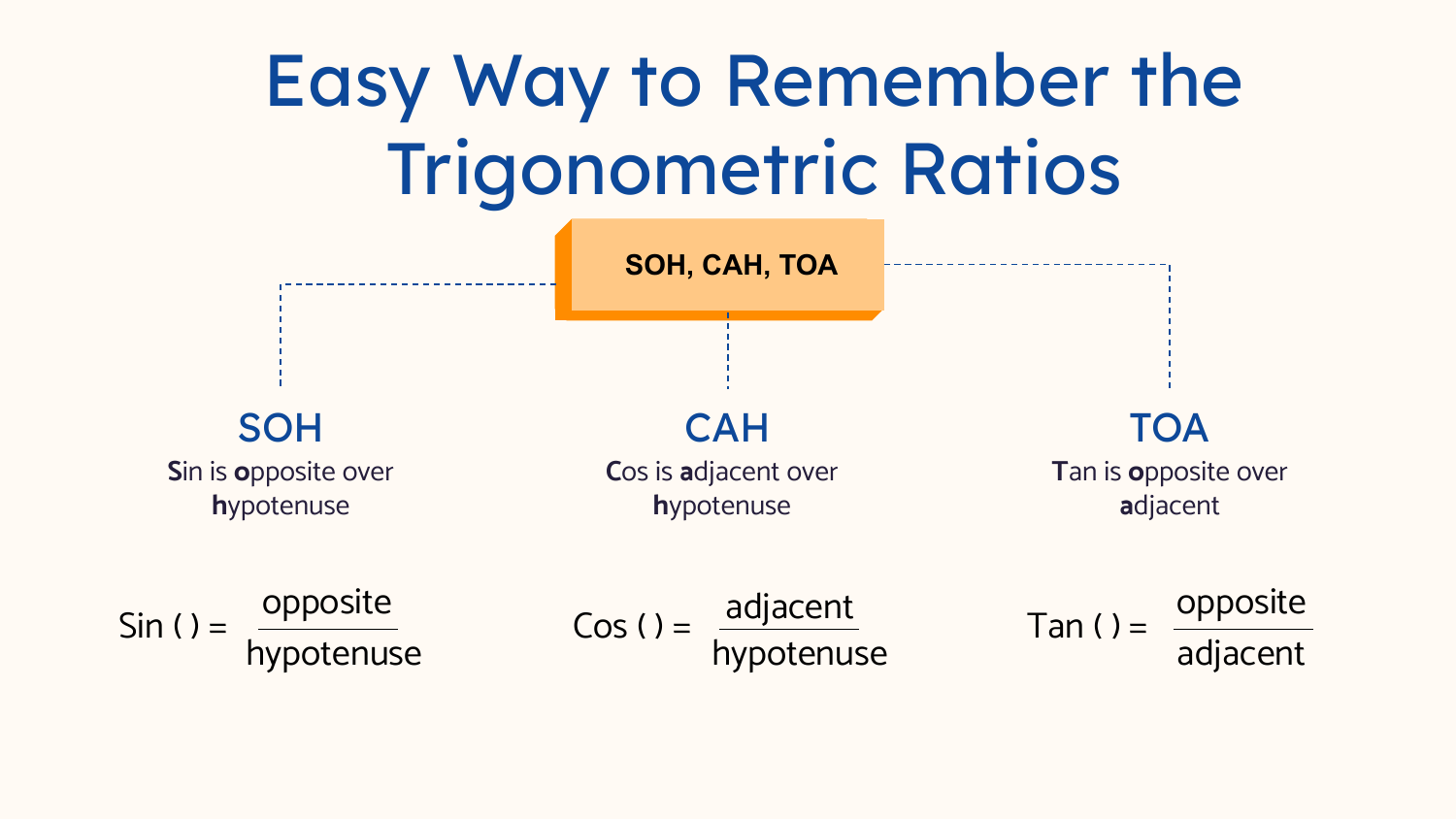## How to Solve Trigonometric A Ratio Questions

Write the trigonometric ratios for Sin (A), Cos (A), Tan (A).



- 1) Label the sides with hypotenuse, adjacent, and opposite. (Remember, label it using angle A)
- 2) Use SOH, CAH, TOA to find out the trigonometric ratios. **Sin** is opposite over hypotenuse. So, the trigonometric ratio for Sin (A), is **8/6.**
- **Cos** is adjacent over hypotenuse. So, the trigonometric ratio for Cos (A), is **7/6**.

**Tan** is opposite over adjacent. So, the trigonometric ratio for Tan (A), is **8/7.**

You're done!

Sin (A)= 
$$
\frac{8}{6}
$$
  $\cos(A) = \frac{7}{6}$   $\tan(A) = \frac{8}{7}$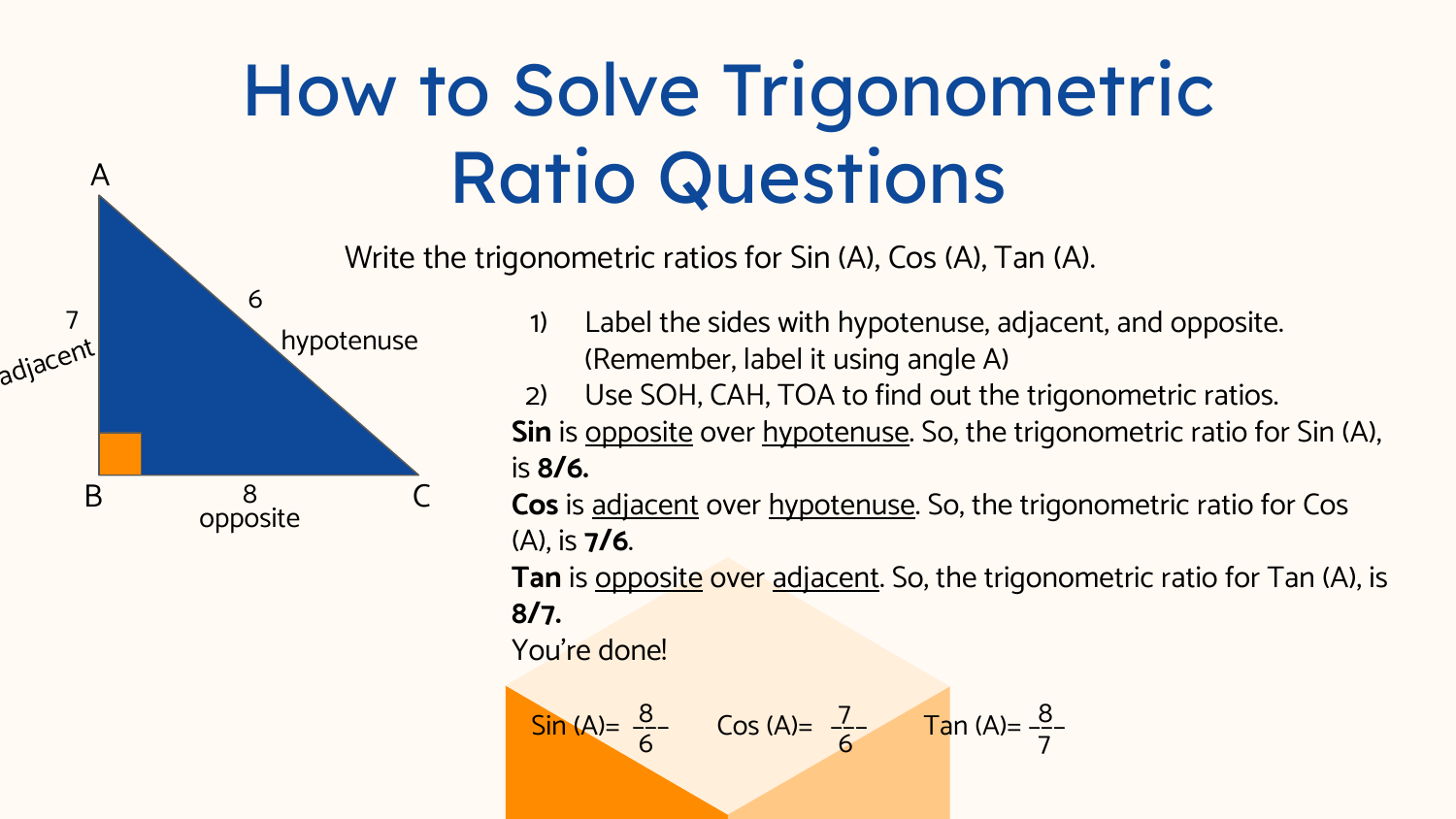## Practice Questions

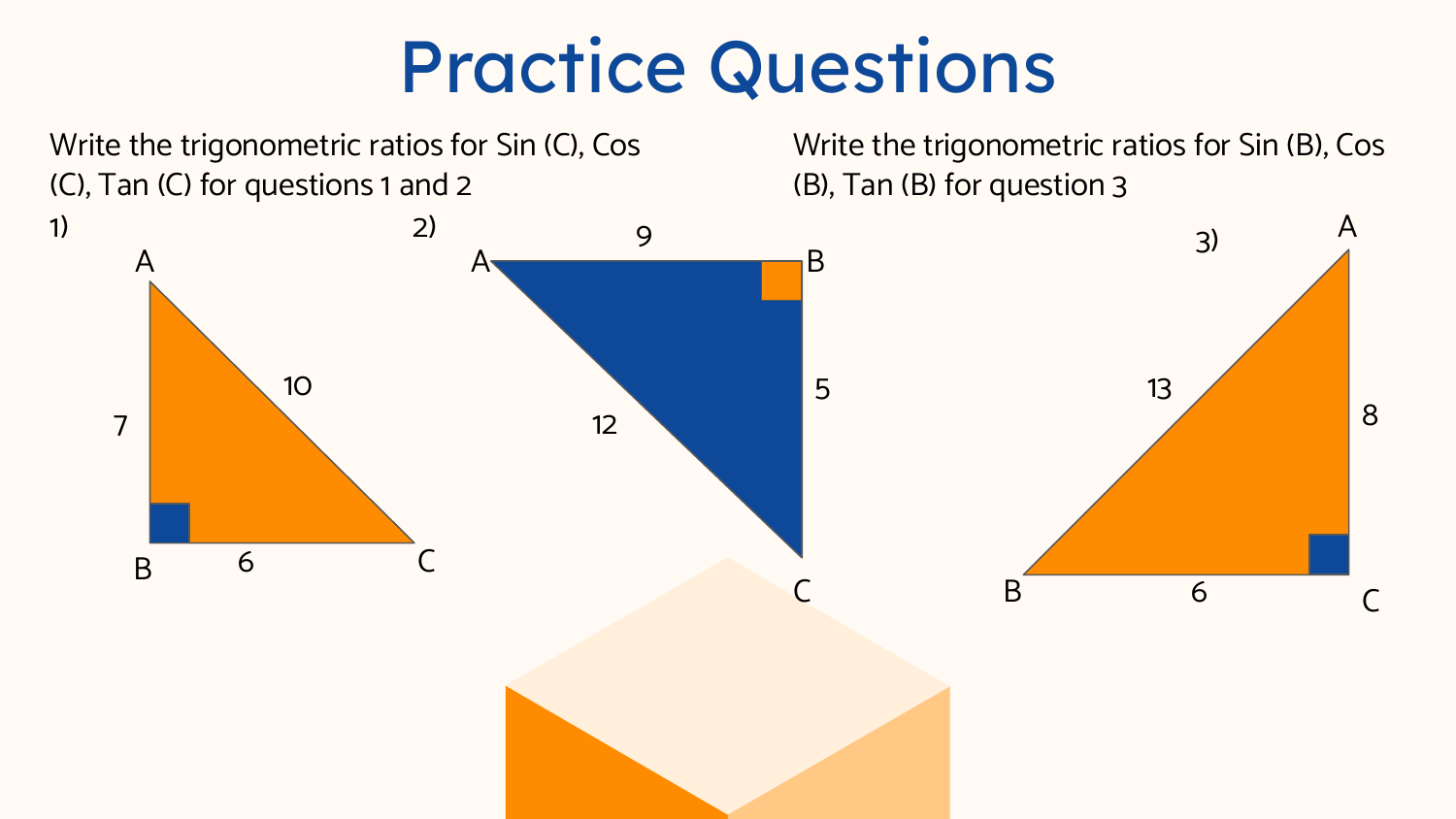

## Answer Key

- 1) Sin  $(C) = 7/10$  $Cos (C) = 6/10$  or  $3/5$  (simplified) Tan  $(C) = 7/6$
- 2) Sin  $(C) = 9/12$  or  $3/4$  (simplified)  $Cos (C) = 5/12$ Tan  $(C) = 9/5$
- 3)  $Sin (B) = 8/13$  $Cos (B) = 6/13$ Tan  $(B) = 8/6$  or  $4/3$  (simplified)